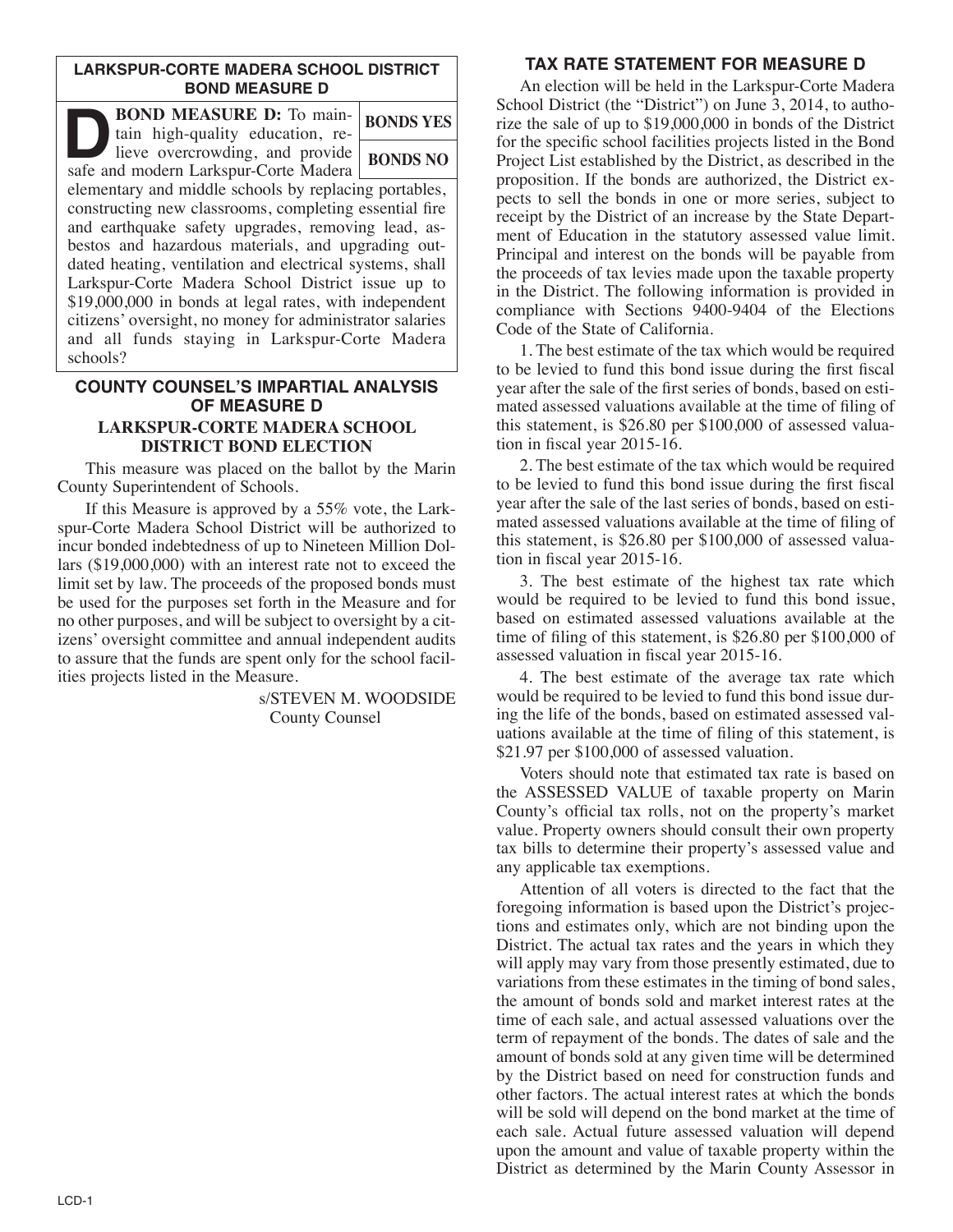the annual assessment and the equalization process.

s/VALERIE PITTS Superintendent Larkspur-Corte Madera School District

## **ARGUMENT IN FAVOR OF MEASURE D**

**Vote YES on D to protect high quality education in Larkspur-Corte Madera elementary schools!** Measure D will relieve school overcrowding and make critical safety upgrades to ensure safe and modern classrooms for every student.

All Measure D funds stay in our local schools under local control – nothing can be taken by Sacramento and no funds can be used for administrator salaries. Measure D also makes our schools eligible for state matching funds that would otherwise go to other communities.

We have excellent local schools and our students achieve at an extremely high level; however, enrollment has increased 47% since 2003 and will continue to grow. Neil Cummins and Hall Middle School already house more students than they were designed for, and rely on portables to accommodate students.

#### **YES on D ensures safe and modern schools by:**

- Reducing school overcrowding
- Replacing aging portables with permanent classrooms
- Upgrading fire and earthquake safety
- Removing lead, asbestos and other hazardous materials
- Replacing outdated, inefficient heating, ventilation, electrical and plumbing for efficiency and savings

To relieve overcrowding and protect quality education, the District implemented a two-phase facility improvement plan. This approach allowed the District to avoid highinterest bonds that would increase costs for taxpayers.

Measure A in 2011 funded the first phase, including construction of The Cove elementary school, which will open this fall. Reports by the Citizens' Oversight Committee confirm that all Measure A projects are on schedule and on budget. Now, Measure D is necessary to complete phase two and ensure all students have the quality learning environments they deserve.

### **Fiscal Accountability Is Required:**

- All funds stay under local control for our schools
- No funds can be used for administrator salaries
- Independent citizens' oversight and annual audits will ensure transparency

Join community leaders, parents and seniors – vote **YES on Measure D** to prepare local students for success! s/JANA HAEHL

Former Mayor, Corte Madera, 51-Year

Corte Madera Resident

s/ROBERT B. SINNOTT

Chief, Larkspur Fire Department, 46-Year

Larkspur Resident, LCMSD Alum

s/DAVID B. DOYLE

Local Realtor, Corte Madera Resident

s/BILL LEVINSON

Chair, 2011 Measure A Citizens' Oversight Committee, Former Superintendent, Tamalpais Union High School **District** 

s/WENDY MEUNIER

Teacher/Corte Madera Resident, 2011 Marin County Golden Bell Award Recipient

### **NO ARGUMENT AGAINST MEASURE D WAS SUBMITTED.**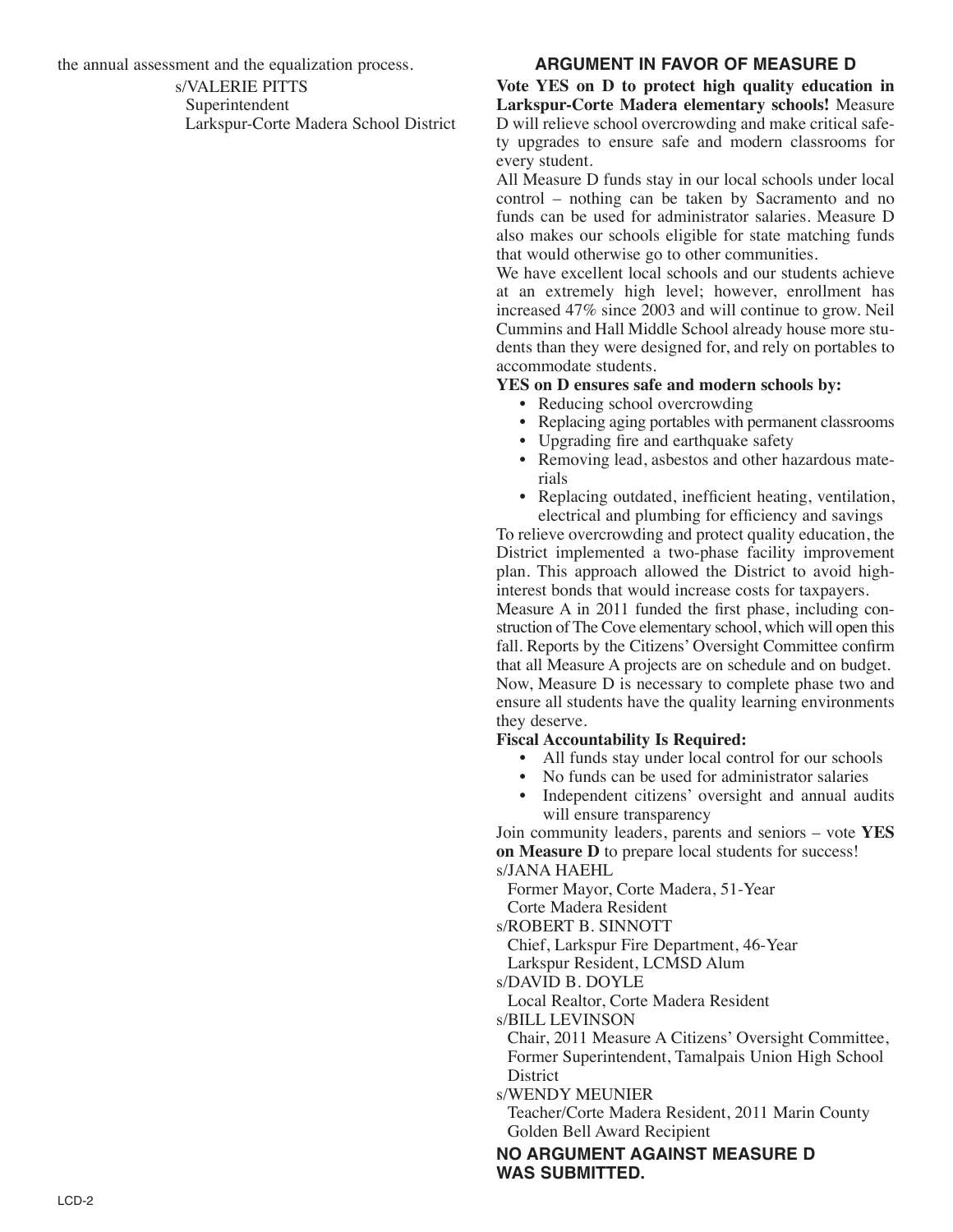### **FULL TEXT OF MEASURE D LARKSPUR-CORTE MADERA SCHOOL DISTRICT RESOLUTION NO. 2013/14-12 RESOLUTION OF THE BOARD OF TRUSTEES OF THE LARKSPUR-CORTE MADERA SCHOOL DISTRICT ORDERING A SCHOOL BOND ELEC-TION, AND AUTHORIZING NECESSARY ACTIONS IN CONNECTION THEREWITH**

**WHEREAS,** the Board of Trustees (the "Board") of the Larkspur-Corte Madera School District (the "District"), within Marin County, California (the "County"), is authorized to order elections within the District and to designate the specifications thereof, pursuant to sections 5304 and 5322 of the California Education Code (the "Education Code");

**WHEREAS,** the Board is specifically authorized to order elections for the purpose of submitting to the electors the question of whether bonds of the District shall be issued and sold for the purpose of raising money for the purposes hereinafter specified, pursuant to section 15100 et seq. of the California Education Code;

**WHEREAS,** pursuant to section 18 of Article XVI and section 1 of Article XIII A of the California Constitution, and section 15266 of the California Education Code, school districts may seek approval of general obligation bonds and levy an ad valorem tax to repay those bonds upon a 55% vote of those voting on a proposition for the purpose, provided certain accountability measures are included in the proposition;

**WHEREAS,** in 2011, 71% of local voters approved Measure A, the first bond measure in a two-phase plan to relieve overcrowding, make critical safety and efficiency upgrades to the District's schools, and provide classrooms that support a 21st century education for all students;

**WHEREAS,** by planning the District's facilities improvements over two phases, the District avoided high interest bonds that would have resulted in increased costs for taxpayers, while maintaining an excellent S&P AAA credit rating for the District;

**WHEREAS,** reports by the independent Measure A Citizens' Oversight Committee have confirmed that all Phase 1 projects are on schedule and on budget, and The Cove School is scheduled to open on time for the start of the 2014-2015 school year;

**WHEREAS,** student enrollment has been increasing at a steady and significant rate over recent years, with an increase of 47% since 2003, and both of the District schools currently have significantly more students than they were designed to accommodate;

**WHEREAS,** to maintain excellent educational programs and provide a safe and modern learning environment for all students, the District must replace aging portables with permanent classrooms, make critical safety upgrades, and provide sufficient space for current and future student enrollment;

**WHEREAS,** a phase-two bond would make District schools eligible for millions of dollars in matching funds from the State that would otherwise go to other communities;

**WHEREAS,** no funds from a bond measure can be used for administrator salaries, all funds will stay under local control in District schools and cannot be taken by the State, and an independent Citizens' Oversight Committee will review all expenditures;

**WHEREAS,** the Board deems it necessary and advisable to submit such a bond proposition to the electors to be approved by 55% of the votes cast;

**WHEREAS,** such a bond election must be conducted concurrently with a statewide primary election, general election or special election, or at a regularly scheduled local election, as required by section 15266 of the California Education Code;

**WHEREAS,** on June 3, 2014, a regular election is scheduled to occur throughout the District;

**WHEREAS,** pursuant to section 15270 California Education Code, based upon a projection of assessed property valuation, the Board has determined that, if approved by voters, the tax rate levied to meet the debt service requirements of the bonds proposed to be issued will not exceed \$30 per year per \$100,000 of assessed valuation of taxable property;

**WHEREAS,** section 9400 et seq. of the California Elections Code requires that a tax rate statement be contained in all official materials, including any ballot pamphlet prepared, sponsored or distributed by the District, relating to the election; and

**WHEREAS,** the Board now desires to authorize the filing of a ballot argument in favor of the proposition to be submitted to the voters at the election; and

**NOW, THEREFORE,** be it resolved, determined and ordered by the Board of Trustees of the Larkspur-Corte Madera School District as follows:

*Section 1.* Specifications of Election Order. Pursuant to sections 5304, 5322, 15100 et seq., and section 15266 of the California Education Code, an election shall be held within the boundaries of the District on June 3, 2014, for the purpose of submitting to the registered voters of the District the following proposition:

### BOND AUTHORIZATION

By approval of this proposition by at least 55% of the registered voters voting on the proposition, the District shall be authorized to issue and sell bonds of up to \$19,000,000 in aggregate principal amount to provide financing for the specific school facilities projects listed in the Bond Project List attached hereto as Exhibit A, subject to all of the accountability safeguards specified below. Bonds may be issued in one or more series.

#### ACCOUNTABILITY SAFEGUARDS

The provisions in this section are specifically included in this proposition in order that the voters and taxpayers of the District may be assured that their money will be spent wisely to address specific facilities needs of the District, all in compliance with the requirements of Article XIII A, section 1(b)(3) of the State Constitution, and the Strict Accountability in Local School Construction Bonds Act of 2000 (codified at section 15264 et seq. of the California Education Code).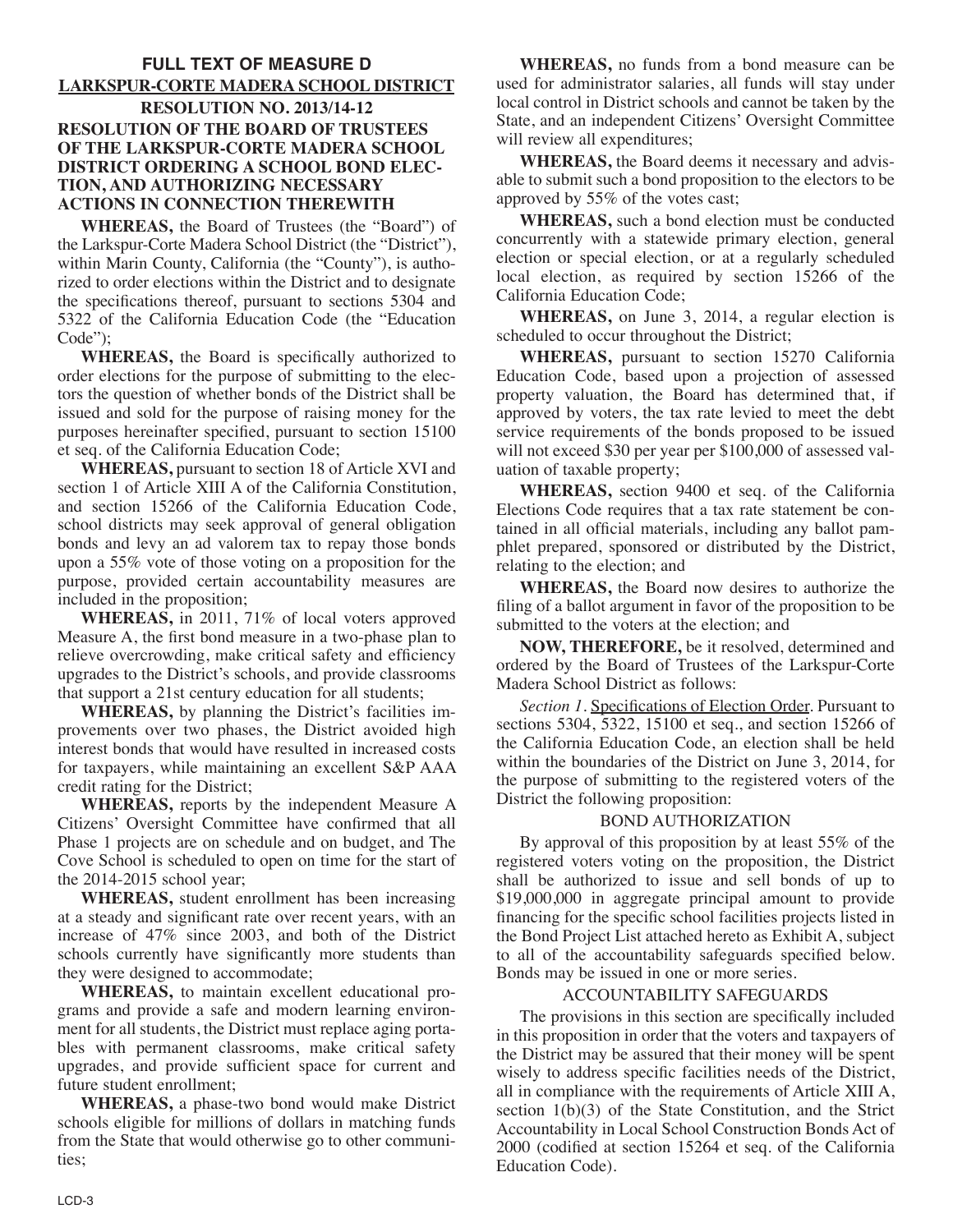*Evaluation of Needs*. The Board of Trustees has updated its facilities plan in order to evaluate and address all of the facilities needs of the District, and to determine which projects to finance from a local bond at this time. The Board of Trustees hereby certifies that it has evaluated safety, class size reduction and information technology needs in developing the Bond Project List contained in Exhibit A.

*Independent Citizens'Oversight Committee*. The Board of Trustees shall establish and maintain an independent Citizens' Oversight Committee (section 15278 *et seq*. of the California Education Code), to ensure bond proceeds are expended only for the school facilities projects listed in Exhibit A. The committee shall be established within 60 days of the date when the results of the election appear in the minutes of the Board of Trustees.

*Annual Performance Audits*. The Board of Trustees shall cause to conduct an annual, independent performance audit to ensure that the bond proceeds have been expended only on the school facilities projects listed in Exhibit A.

*Annual Financial Audits*. The Board of Trustees shall cause to conduct an annual, independent financial audit of the bond proceeds until all of those proceeds have been spent for the school facilities projects listed in Exhibit A.

*Special Bond Proceeds Account; Annual Report to Board*. Upon approval of this proposition and the sale of any bonds approved, the Board of Trustees shall take actions necessary to establish an account in which proceeds of the sale of bonds will be deposited. As long as any proceeds of the bonds remain unexpended, the Superintendent shall cause a report to be filed with the Board no later than January 1 of each year, commencing January 1, 2015, stating (1) the amount of bond proceeds received and expended in that year, and (2) the status of any project funded or to be funded from bond proceeds. The report may relate to the calendar year, fiscal year, or other appropriate annual period as the Superintendent shall determine, and may be incorporated into the annual budget, audit, or other appropriate routine report to the Board.

### BOND PROJECT LIST

The Bond Project List attached to this resolution as Exhibit A shall be considered a part of the ballot proposition, and shall be reproduced in any official document required to contain the full statement of the bond proposition.

The Bond Project List, which is an integral part of this proposition, lists the specific projects the District proposes to finance with proceeds of the Bonds. Listed repairs, rehabilitation projects and upgrades will be completed as needed. Each project is assumed to include its share of costs of the election and bond issuance, architectural, engineering, and similar planning costs, construction management, and a customary contingency for unforeseen design and construction costs. The final cost of each project will be determined as plans are finalized, construction bids are awarded, and projects are completed. In addition, certain construction funds expected from non-bond sources, including State grant funds for eligible projects, have not yet been secured. Therefore the Board of Trustees cannot guarantee that the bonds will provide sufficient funds to allow completion of all listed projects.

### FURTHER SPECIFICATIONS

*No Administrator Salaries*. Proceeds from the sale of bonds authorized by this proposition shall be used only for the construction, reconstruction, rehabilitation, or replacement of school facilities, including the furnishing and equipping of school facilities, or the acquisition or lease of real property for school facilities, and not for any other purpose, including teacher and administrator salaries and other school operating expenses.

*Single Purpose*. All of the purposes enumerated in this proposition shall be united and voted upon as one single proposition, pursuant to section 15100 of the California Education Code, and all the enumerated purposes shall constitute the specific single purpose of the bonds, and proceeds of the bonds shall be spent only for such purpose, pursuant to section 53410 of the California Government Code.

*Other Terms of the Bonds*. When sold, the bonds shall bear interest at an annual rate not exceeding the statutory maximum, and that interest will be made payable at the time or times permitted by law. The bonds may be issued and sold in several series, and no bond shall be made to mature later than the maximum term permitted by law.

*Section 2*. Abbreviation of Proposition. Pursuant to section 13247 of the California Elections Code and section 15122 of the California Education Code, the Board hereby directs the Registrar of Voters to use the following abbreviation of the bond proposition on the ballot:

"To maintain high-quality education, relieve overcrowding, and provide safe and modern Larkspur-Corte Madera elementary and middle schools by replacing portables, constructing new classrooms, completing essential fire and earthquake safety upgrades, removing lead, asbestos and hazardous material, and upgrading outdated heating, ventilation and electrical systems, shall Larkspur-Corte Madera School District issue up to \$19,000,000 in bonds at legal rates, with independent citizens' oversight, no money for administrator salaries and all funds staying in Larkspur-Corte Madera schools?"

*Section 3*. Voter Pamphlet. The Registrar of Voters of the County is hereby requested to reprint Section 1 hereof (including Exhibit A hereto) in its entirety in the voter information pamphlets to be distributed to voters pursuant to section 13307 of the California Elections Code. In the event Section 1 is not reprinted in the voter information pamphlets in its entirety, the Registrar of Voters of the County is hereby requested to print, immediately below the impartial analysis of the bond proposition, in no less than 10-point boldface type, a legend substantially as follows:

"The above statement is an impartial analysis of Measure D. If you desire a copy of the measure, please call the Marin County Registrar of Voters at (415) 473- 6456 and a copy will be mailed at no cost to you."

*Section 4*. Required Vote. Pursuant to section 18 of Article XVI and section 1 of Article XIII A of the State Constitution, the above proposition shall become effective upon the affirmative vote of at least 55% of those voters voting on the proposition.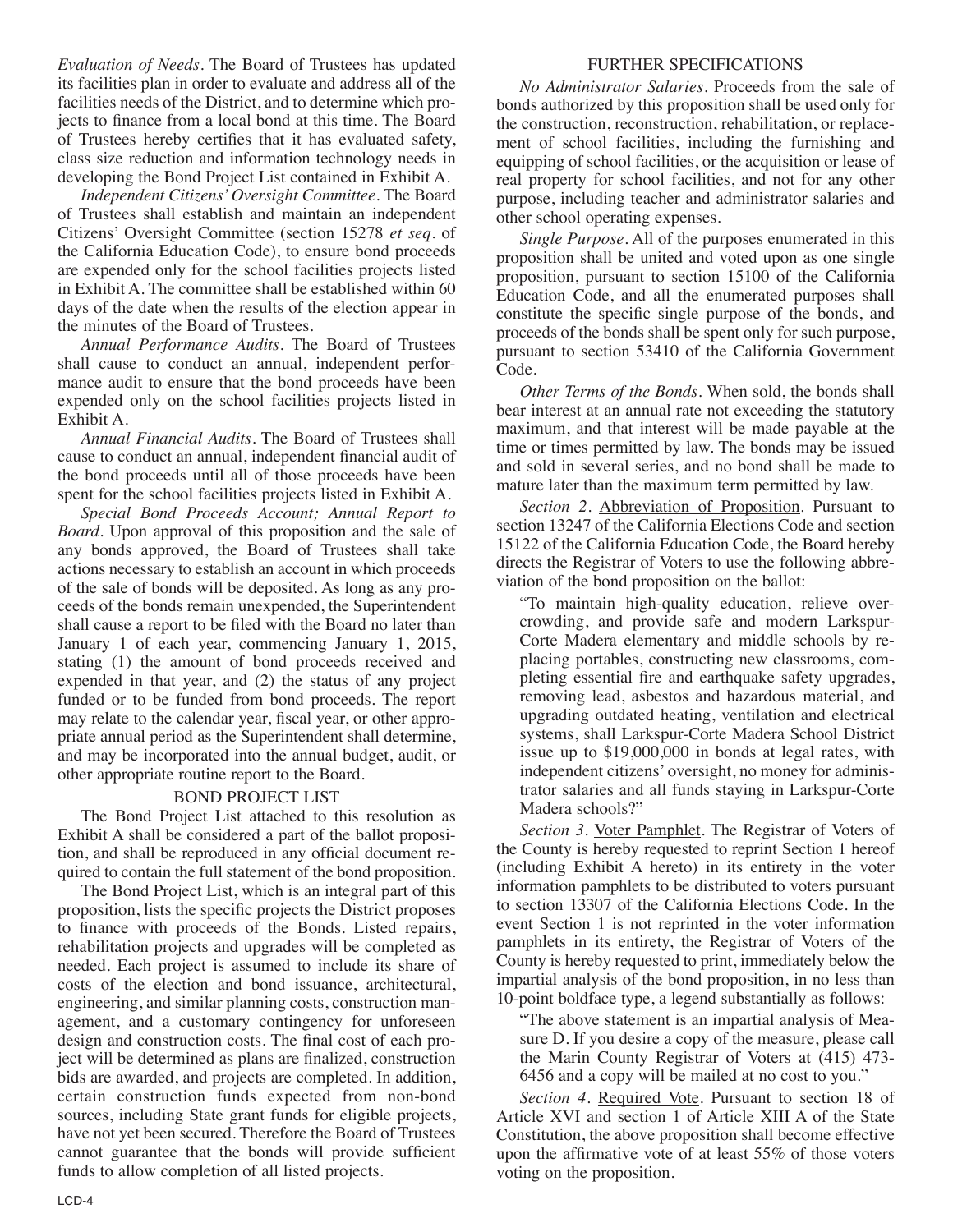*Section 5*. Matching Funds. Pursuant to section 15122.5 of the California Education Code, the District hereby requests that the Registrar of Voters of the County include the following statement in the ballot pamphlet:

Approval of Measure D does not guarantee that the proposed project or projects in the Larkspur-Corte Madera School District that are the subject of bonds under Measure D will be funded beyond the local revenues generated by Measure D. The school district's proposal for the project or projects may assume the receipt of matching state funds, which could be subject to appropriation by the Legislature or approval of a statewide bond measure.

*Section 6.* Request to County Officers to Conduct Election. The Registrar of Voters of the County is hereby requested, pursuant to section 5322 of the California Education Code, to take all steps to call and hold the election in accordance with law and these specifications.

*Section 7*. Consolidation Requirement; Canvass.

(a) Pursuant to section 15266(a) of the California Education Code, the election shall be consolidated with the special election on June 3, 2014.

(b) The Board of Supervisors of the County is authorized and requested to canvass the returns of the election, pursuant to section 10411 of the California Elections Code.

*Section 8*. Delivery of Order of Election to County Officers. The Clerk of the Board of Trustees of the District is hereby directed to deliver, no later than March 7, 2014 (which date is 88 days prior to the date set for the election), one copy of this Resolution to the County Superintendent of Schools and the Registrar of Voters of the County together with the Tax Rate Statement (attached hereto as Exhibit B), completed and signed by the Superintendent, and shall file a copy of this Resolution with the Clerk of the Board of Supervisors of the County.

*Section 9*. Ballot Arguments. The members of the Board are hereby authorized, but not directed, to prepare and file with the Registrar of Voters of the County a ballot argument in favor of the proposition contained in Section 1 hereof, within the time established by the Registrar of Voters of the County.

*Section 10*. Further Authorization. The members of this Board, the Superintendent, and all other officers of the District are hereby authorized and directed, individually and collectively, to do any and all things that they deem necessary or advisable in order to effectuate the purposes of this resolution.

*Section 11*. Effective Date. This Resolution shall take effect upon its adoption.

PASSED AND ADOPTED this 19th day of February, 2014, by the following vote:

AYES: Christman, Pierpont, Durkin, Relova, Ritter

NAYS: None

ABSTAIN: None

ABSENT: None

APPROVED:

s/MIRA RITTER

President of the Board of Trustees of the Larkspur-Corte Madera School District

Attest:

s/RUTHERFORD RAMSEY

Clerk of the Board of Trustees of the

Larkspur-Corte Madera School District

CLERK'S CERTIFICATE

I, , Clerk of the Board of Trustees of the Larkspur-Corte Madera School District, of Marin County, California, hereby certify as follows:

The attached is a full, true and correct copy of a resolution duly adopted at a meeting of the Board of Trustees of the District duly and regularly held at the regular meeting place thereof on February 19, 2014, and entered in the minutes thereof, of which meeting all of the members of the Board of Trustees had due notice and at which a quorum thereof was present. The resolution was adopted by the following vote:

AYES: Christman, Pierpont, Durkin, Relova, Ritter

NOES: None

ABSTAIN: None

ABSENT: None

At least 24 hours before the time of said meeting, a written notice and agenda of the meeting was mailed and received by or personally delivered to each member of the Board of Trustees not having waived notice thereof, and to each local newspaper of general circulation, radio, and television station requesting such notice in writing, and was posted in a location freely accessible to members of the public, and a brief description of the resolution appeared on said agenda.

I have carefully compared the same with the original minutes of the meeting on file and of record in my office. The resolution has not been amended, modified or rescinded since the date of its adoption, and the same is now in full force and effect.

WITNESS my hand this 19th day of February, 2014. s/RUTHERFORD RAMSEY Clerk of the Board of Trustees Larkspur-Corte Madera School District